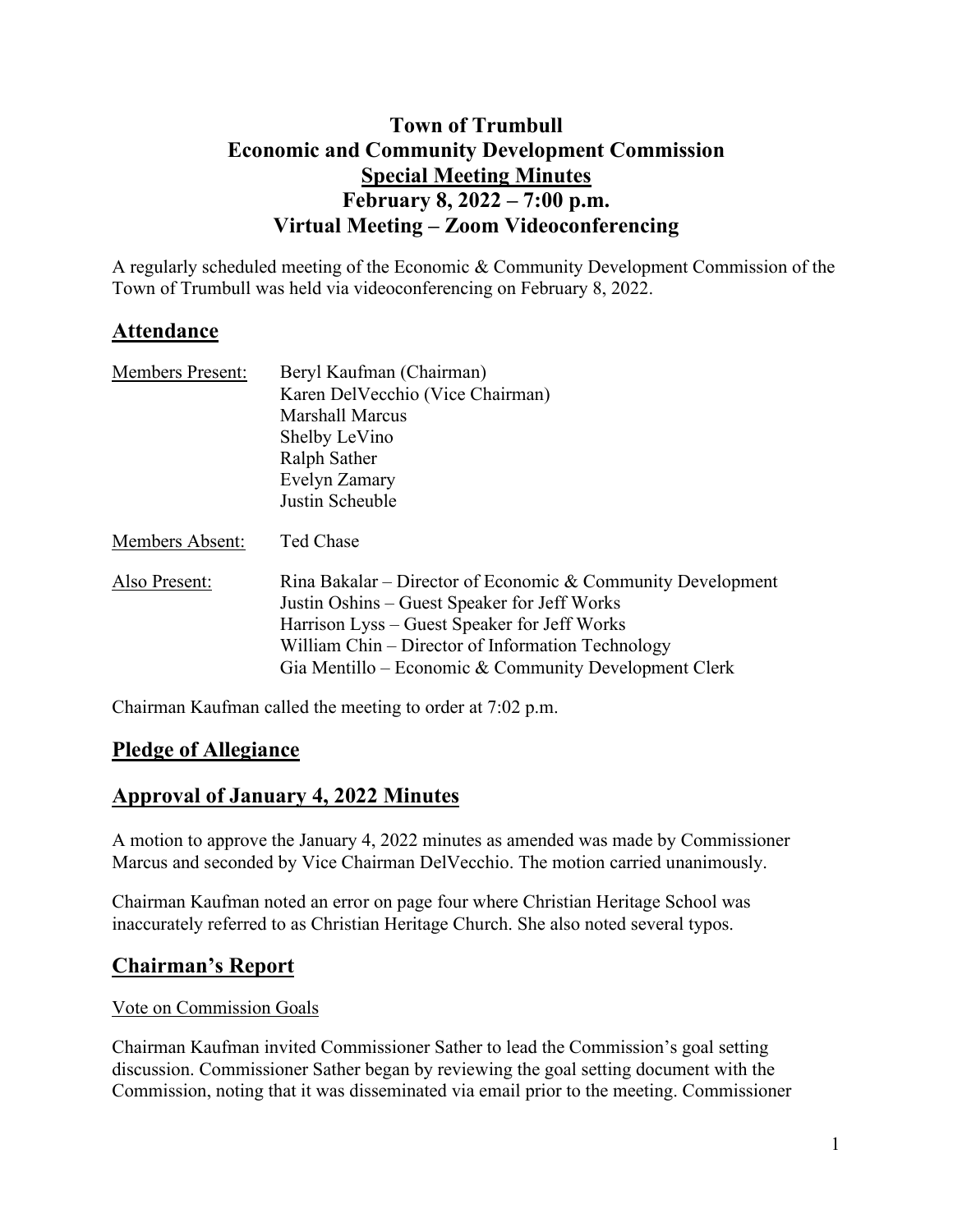Sather reminded members that they need only engage with businesses in-person as they feel comfortable doing at this time and encouraged anyone who does make in-person visits to utilize the "Trumbull Working For You" note cards to leave messages for businesses. He then asked that the Commission take a vote to adopt or deny the goals, role, and tasks as outlined by the aforementioned document.

MOTION MADE (Sather), seconded (Scheuble) to approve the goal setting document as a guide for commission members with the acknowledgement that the document can be amended at any point and that Commissioners may engage businesses at a level they feel comfortable with under current pandemic circumstances. *Commissioner Marcus abstained from this vote.*  **6 – 1 (LeVino) Motion Carried**

Commissioner Marcus noted he would be abstaining from this vote due to the fact that he did not receive the document in advance.

Commissioner LeVino stated that he was against formal adoption of the document for several reasons. First, he questioned whether the Commission had a formal obligation to adopt goals or if the document was meant to simply help maintain working objectives. Secondly, he questioned why the Commission would take a formal vote on the goals and descriptions if there was no obligation to do so, stating he would rather allow the document to be a living document which is regularly reviewed as-needed. Thirdly, Commissioner LeVino stated that the goals as-outlined did not appear to be strategic in nature. He stated that if the Commission were to formally adopt goals, then he would like to see them be more strategic and afford a deeper level of engagement with the Town. He provided an example of identifying a master list of strategic objectives set forth by the Town and utilizing that as a basis for the Commission's own strategic goals. Lastly, Commissioner LeVino stated that he would like the Commission to be more proactive by setting hierarchical actionable goals.

Commissioner Sather stated that he generally agreed with Commissioner LeVino's comments but noted that commissioners were previously hesitant to adopt more in depth goals during the uncertain circumstances presented by COVID-19. He stated that the document in question was created to serve as a general guide for commissioners and a means of returning to the regular habit of goal setting with the acknowledgement that said document can be amended at any time.

Vice Chairman DelVecchio stated that she felt the document served as a good starting point for the Commission at this time, noting that she too would like it to be a living document that is regularly reviewed and amended. She stated she feels the Commission could benefit from having a point of reference to evaluate their progress and settle into a routine of regular evaluation and goal setting. Secretary Zamary agreed.

# **Presentation from Jeff Works**

Director Bakalar introduced Justin Oshins and Harrison Lyss of National Realty Group as the representatives of the Jeff Works space in Hawley Lane Mall.

Justin Oshins introduced himself as the Chief Investment Officer of National Realty Group, owners of Hawley Lane Mall, and thanked the Commission for their time and support. He began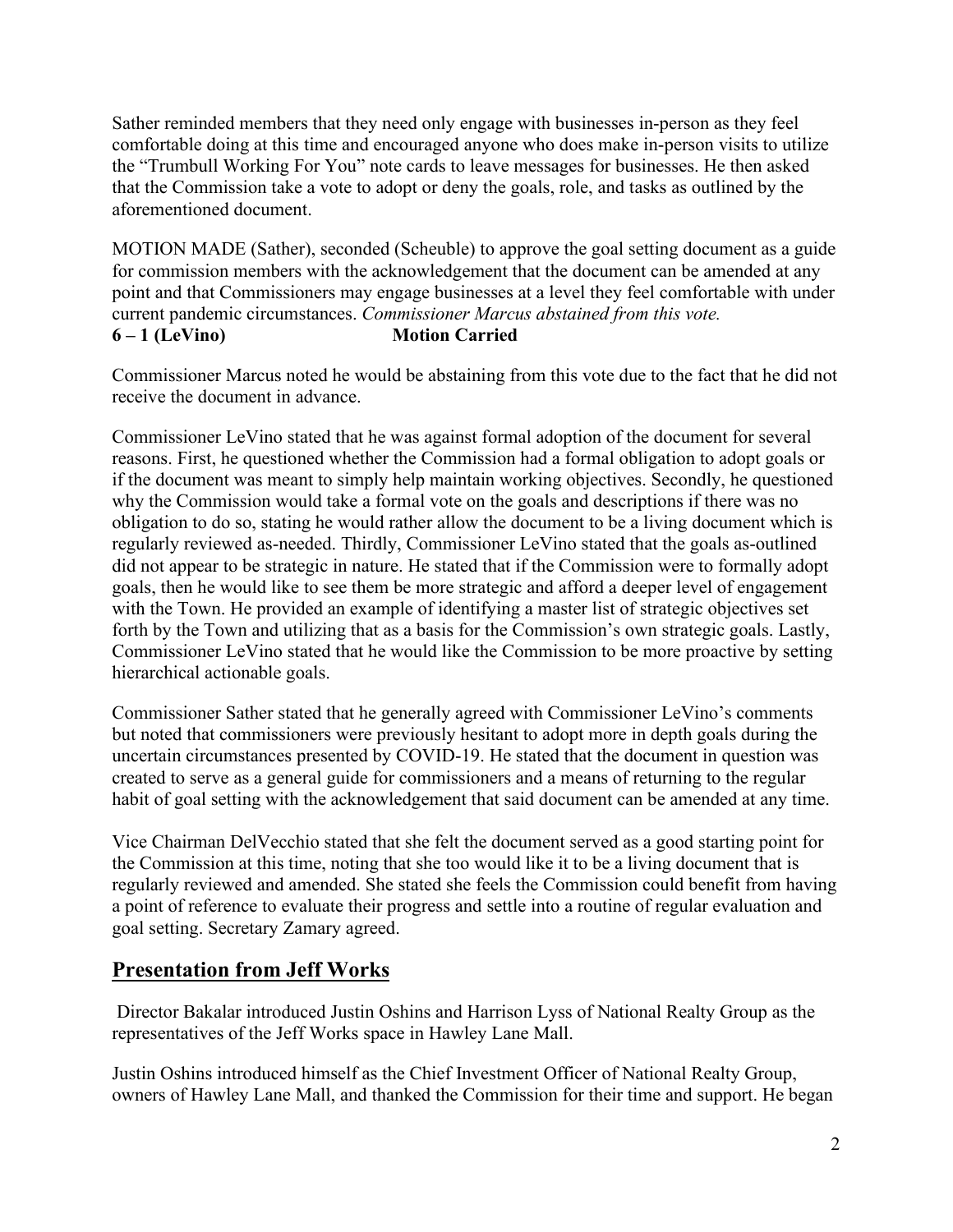by stating that Jeff Works serves as a co-working space for individuals to utilize outside of their home or traditional office, noting that the organization is based on two pillars of success: value and convenience.

Mr. Oshins informed that similar facilities are difficult to access for many as they tend to be located in major metro centers and cost several hundred dollars per month whereas Jeff Works can be accessed for as low as \$10 per month. In addition to the main area, (which is accessible during all operating hours and affords ample working space) the 6,000 square foot facility is well-equipped with 11 meeting rooms of various sizes and technological equipment which can be reserved through the Jeff Works phone app. Mr. Oshins noted that Jeff Works will be the second facility of its kinds to be launched by National Realty Group, the first of which is located in New Jersey and has proved effective in revitalizing the property by increasing traffic to the area as a whole.

Harrison Lyss added that the intent of Jeff Works is to serve as a reliable, predictable working space for locals, even if it is just an opportunity to get out of the house or have a virtual meeting without interruption. He also noted that meeting rooms can be booked for events such as commission meetings and that there is a free trial being offered for February with a grand opening being planned for March.

Finally, Mr. Oshins noted that the space will ultimately be managed by two locals who are dedicated to seeing both the facility and region thrive.

Commissioner Marcus stated that it seemed Jeff Works would need to obtain a fair number of monthly subscribers to effectively support itself and questioned how the managers intend to control the number of people utilizing the space at once. Mr. Oshins used gym memberships as an analogy to exemplify that most members will not use the space daily or even weekly.

# **Director's Report**

### Business Update:

Director Bakalar stated that ECCO has officially opened for service, noting that she has had several tremendous experiences there herself and encouraging the Commission to visit if they have not done so already. Commissioners DelVecchio and Kaufman voiced agreement. Chairman Kaufman asked whether there would be outdoor dining options in the future which Ms. Bakalar confirmed there would be.

Ms. Bakalar stated that the Mase Building was recently purchased by a new owner, Rob Vonancken, who will be a great owner and intends on improving the property.

### Community Development Update:

The Director informed that the property owners of 7180 and 7192 Main Street (7182 Main Street LLC & 7192 Main Street LLC) recently completed a pre-application meeting with the Planning and Zoning Commission (PZC) in January and are now going through the formal application process with PZC for a text amendment and zone change which they will be presenting during the February PZC meeting. She stated that their intent is to revise the BC Zone regulations for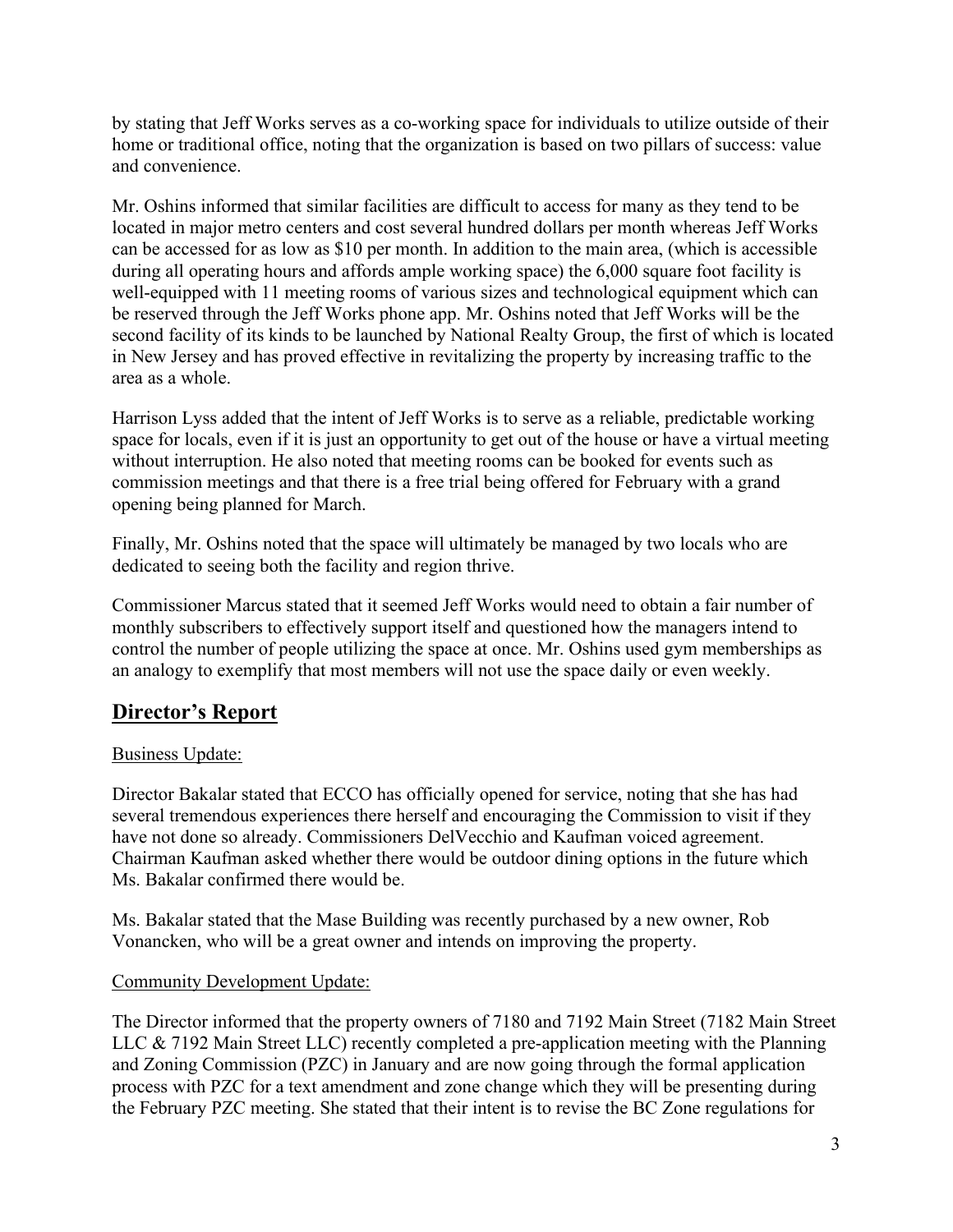the area, noting that commissioners can contact Rob Librandi with any questions regarding the application. Commissioner Marcus voiced support for this application as it will be a vast improvement to the gateway into Trumbull from Monroe and has been amended to include only 1 bedroom units which alleviates concerns regarding school resources. He also noted that it will help obscure the new Amazon parking lot.

Ms. Bakalar stated that there is an application for 49 Daniels Farm Road coming to the February PZC meeting for which there are 9 letters of support from neighbors. She reminded the Commission that there was already a pre-application meeting for this historically significant property which informed the owners' intentions to convert the existing structures on the property to 11 units. Ms. Bakalar informed that the owners intend to acknowledge the historical significance of the property.

There is also a pre-application meeting being planned for a parcel at the intersection of Booth Hill Road and Unity Road which proposes the incorporation of a village district area of roughly 50 single-family homes.

#### Planning Update:

Director Bakalar stated that the Trumbull Center Planning Study is nearing the final draft stage, noting that the presentation of the document has been moved to the March PZC meeting. She encouraged Commissioners to attend the presentation. She further noted that the town is actively pursuing grants for the area.

Ms. Bakalar stated that the RFQ for the Trumbull Mall Study is under development. She stated the study will have a heavy focus on economic development.

#### Grant Update:

Director Bakalar stated that the Town received a \$1,090,000 grant to update the commuter lot next to Christian Heritage School and extend the Pequonnock Valley Trail, creating a connector to Twin Brooks Park. She informed that the project is now completely funded and will enter the design process this spring, noting that construction will likely commence the following year.

#### Event Update:

Director Bakalar stated that she recently spoke with the new Chairman of the Trumbull Chamber of Commerce who expressed that committee's intention to heavily focus on calendaring inperson events for the upcoming year as there is a clear need for increased networking. Ms. Bakalar stated a need to maintain close contact with local businesses during this time as they are being significantly impacted by the recent challenges posed by the pandemic.

She also noted discussions of co-hosting an annual business awards event with the Trumbull Chamber of Commerce as opposed to including it in the annual Business Appreciate Breakfast hosted by the Economic & Community Development Department. Vice Chairman DelVecchio voiced support for this, noting that a similar approach was taken in the past, and stating her intent to follow-up with the Chamber of Commerce regarding this change. Commissioner Marcus